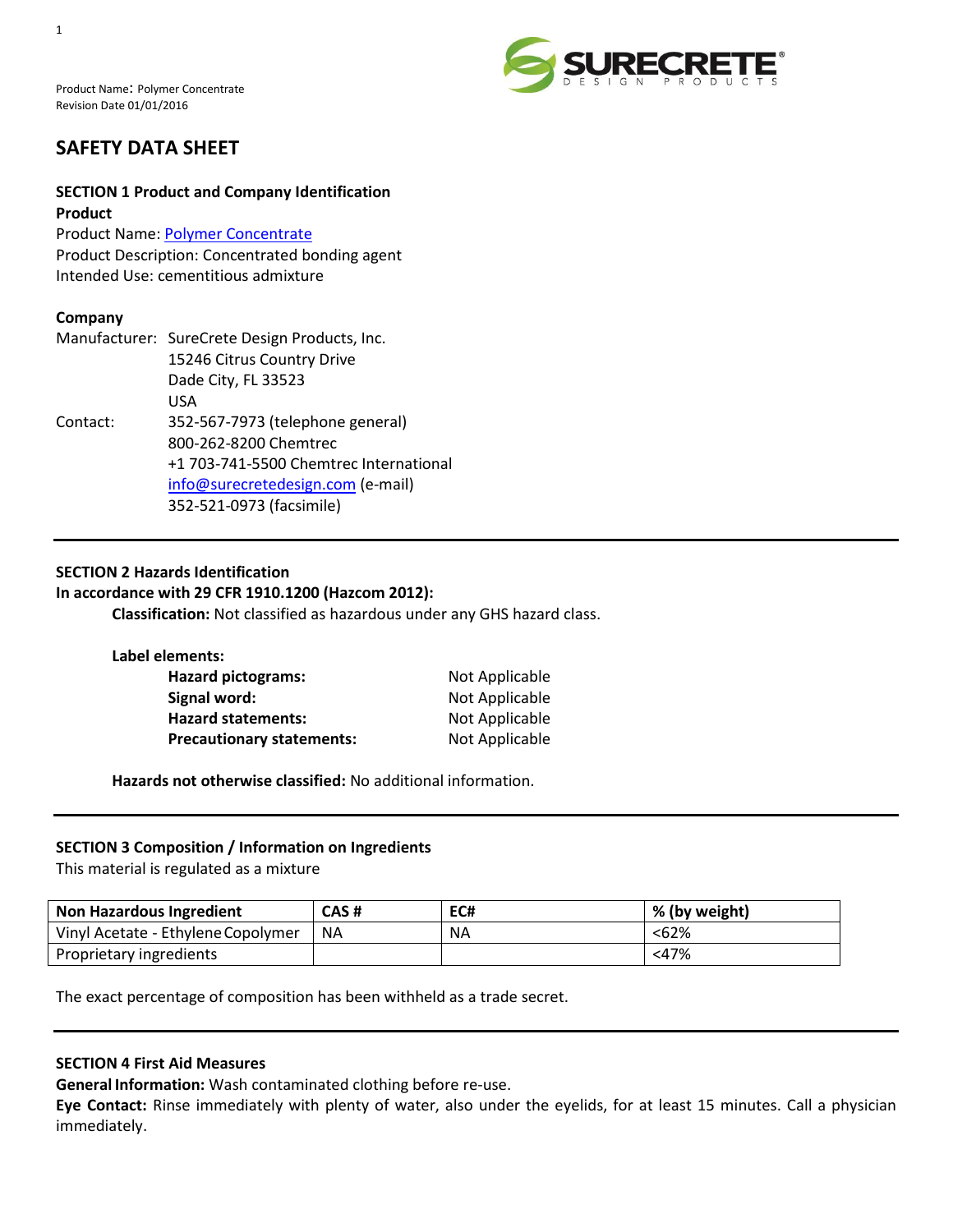Product Name: Polymer Concentrate Revision Date 01/01/2016



**Skin Contact:** Wash off with soap and water. If symptoms persist, call a physician.

**Inhalation:** Move to fresh air. If symptoms persist, call a physician.

**Ingestion:** If swallowed, seek medical advice immediately and show this container or label.

## **SECTION 5 Fire Fighting Measures**

**Suitable extinguishing media:** The product in solution form does not burn. The product will burn only after the water it contains is driven off. For dry polymer, use alcohol resistant foam, carbon dioxide  $(CO<sub>2</sub>)$  or dry chemical.

**Special protective equipment for fire-fighters**: Wear self-contained breathing apparatus for fire-fighting if necessary.

**Other Information**: This is a water-based product and presents no particular fire or explosion hazard.

## **SECTION 6 Accidental Release Measures**

**Personal precautions:** Contaminated surfaces will be extremely slippery. Avoid contact with the skin and theeyes.

**Environmental precautions:** Do not flush into surface water or sanitary sewer system.

**Methods for clean-up:** Soak up with inert absorbent material (e.g. sand, silica gel, acid binder, universal binder, sawdust). Keep in suitable, closed containers for disposal. Contaminated equipment (brushes, rags) must be cleaned immediately with water. Dispose of in accordance with local regulations.

## **SECTION 7 Handling and Storage**

**Handling:** Product may contain hazardous volatile ingredients which could accumulate in the unvented headspace of drums or containers. Open containers in ventilated area. Do not breathe vapor. During longer storage small amounts of carbon monoxide may form. To the best of our knowledge, no OEL (occupational exposure limit) is exceeded during the intended use. Containers/tanks may only be entered after thoroughly executed ventilation while considering national regulations and international standards for inspection of containers/tanks. In any case of doubt a measurement of the CO concentration is necessary.

**Protection - fire and explosion:** No special protective measures against fire required.

**Technical measures/Storage conditions**: Keep tightly closed in a dry and cool place. No special technical protective measures required.

**Material storage**: Protect from frost. Keep at temperatures between 5°C and 35°C (40°F and 95°F). Agitate before use. Keep tightly closed in a dry and cool place.

**Incompatible products:** Materials that react with water.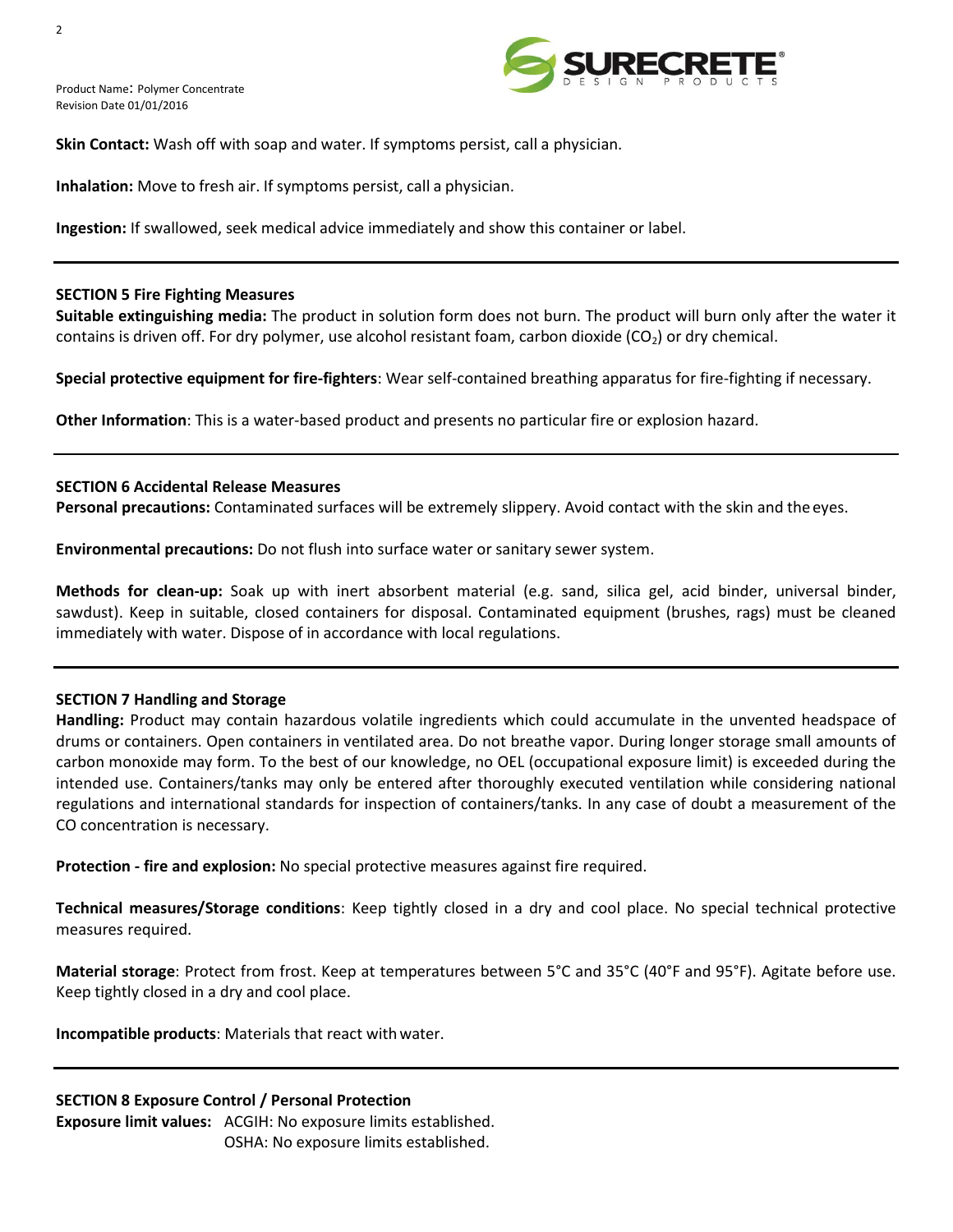



## **Occupational exposure controls:**

**Engineering measures**: Provide adequate ventilation. Where reasonably practicable this should be achieved by the use of local exhaust ventilation and good general extraction

**Protective equipment:** A safety shower and eyebath should be readily available.

**General advice:** Avoid contact with skin and eyes.

**Skin protection:** Wear impervious clothing and gloves when there is a reasonable chance for skin contact.

**Eye/face protection: S**afety glasses with side-shields.

# **SECTION 9 Physical and Chemical Properties Appearance Form:** liquid **Color:** milky white **Odor:** sweet **Freezing point:** 0°C **Boiling point/range:** 100°C (212°F) **pH:** 4.5 **Viscosity:** 2300 cPs **Specific Gravity:** 1.00

#### **SECTION 10 Stability and Reactivity**

**Chemical stability:** Stable under recommended storage conditions.

**Conditions to avoid:** Do not freeze.

**Incompatible Materials:** Materials that react with water.

**Possibility of hazardous reactions:** No hazards to be especially mentioned.

## **SECTION 11 Toxicological Information Potential health effects**

**Routes of exposure:** Skin, eyes, ingestion.

### **Immediate effects**

**Skin:** Prolonged or repeated exposure may cause: skin irritation. **Eyes:** May cause eye irritation. **Ingestion:** May cause gastrointestinal irritation.

Toxicological data are not available. Observe the usual hygienic measures for handling chemicals.

#### **SECTION 12 Ecological Information**

Eco toxicological data are not available. According to experience, the material has no harmful effect on the environment